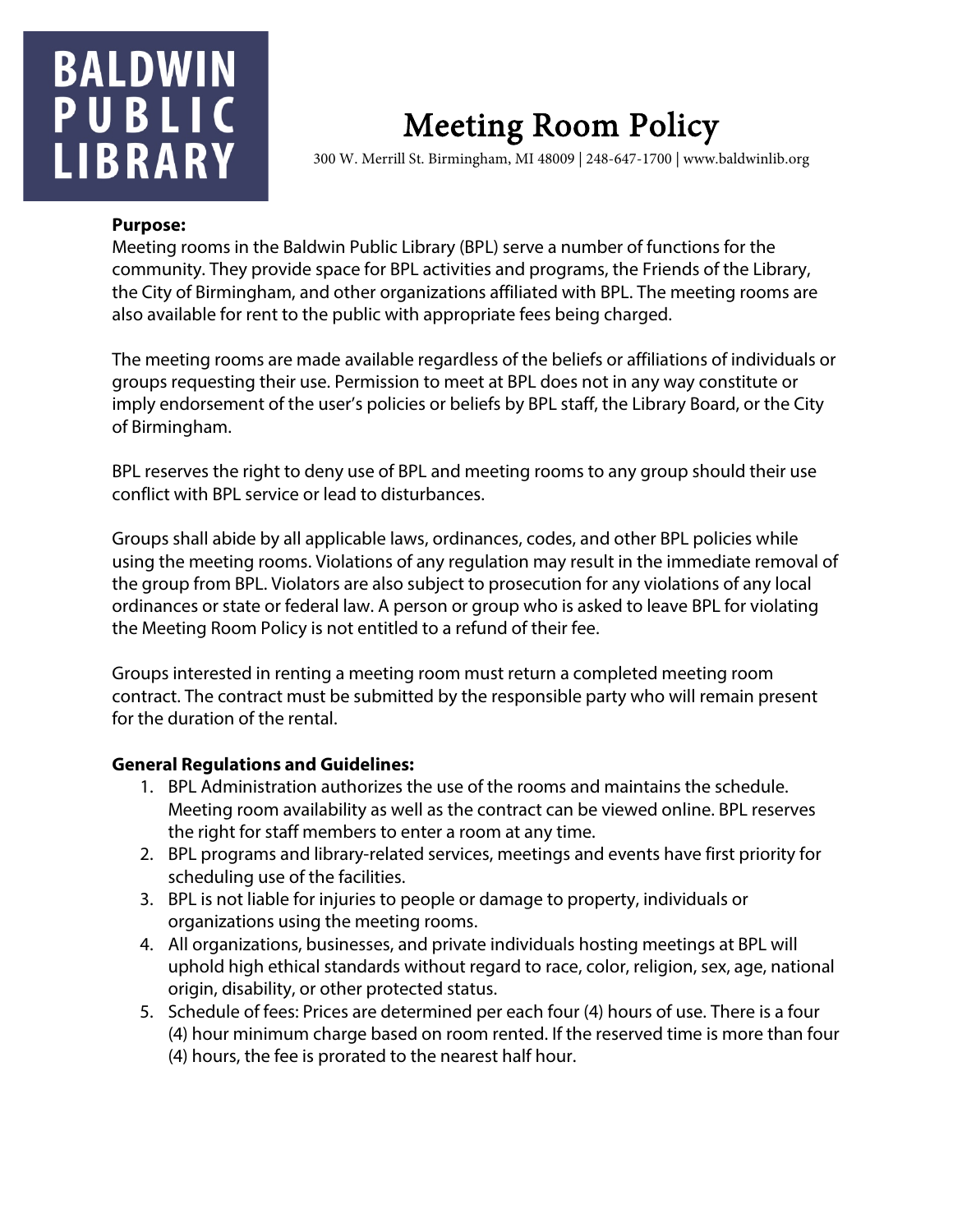| <b>Rental Space</b>              | Rate |
|----------------------------------|------|
| Delos Board Room                 | \$30 |
| Jeanne Lloyd Room                | \$40 |
| Rotary Tribute or Donor Room     | \$40 |
| Full Rotary Tribute & Donor Room | \$80 |

Equipment and Supplies (includes basic support of BPL-supplied equipment):

| Use of Kitchen           | \$20 (For Donor Room only) |
|--------------------------|----------------------------|
| Coffee (10 cup pot)      | \$15                       |
| Hot tea per (10 cup pot) | \$10                       |
| Video Projector          | \$25                       |
| <b>Conference Phone</b>  | \$10                       |
| Whiteboard               | \$10                       |

Activities are limited to the room rented. The rental of any other space in BPL will be considered on a case-by-case basis.

6. Meeting rooms are generally available during the following hours.

| Monday through Thursday | $9:30$ a.m. $-8:45$ p.m. |
|-------------------------|--------------------------|
| Friday through Saturday | $9:30$ a.m. $-5:15$ p.m. |
| Sunday                  | 12:00 p.m. - 4:45 p.m.   |

Earlier starting times may be available if arranged and approved in advance by BPL. Meeting room use, including clean up, must end fifteen minutes before BPL's closing time.

7. If a meeting is cancelled by a group one week prior to the scheduled event, the meeting can be rescheduled or the rental fee can be refunded. If a meeting is cancelled due to a BPL conflict, the meeting can be rescheduled or the rental fee will be refunded. Meetings cancelled by a group less than one week prior to the scheduled event will be refunded 50% of their fee. BPL reserves the right to cancel any reservation at any time. BPL is not responsible for any fees incurred due to a cancelled reservation. If BPL Administration denies the application for failure to conform to this policy, the applicant may submit a written appeal to the Library Board within five (5) business days of the Library Director's decision. The decision of the Library Board, on a timely written appeal, shall be final.

In the event of a no-show by the rental group, the room will be held for 30 minutes. If BPL Administration has not been notified of a cancellation, the room may be released for other use.

8. Each group is responsible for ensuring that attendance at its meeting does not exceed the maximum seating for the meeting room.

Meeting Room Policy adopted by the BPL Board February 16, 2004. Revised April 22, 2004, March 20, 2006, November 20, 2006, January 22, 2007, April 21, 2008, June 15, 2009, June 21, 2010, December 15, 2014, January 19, 2022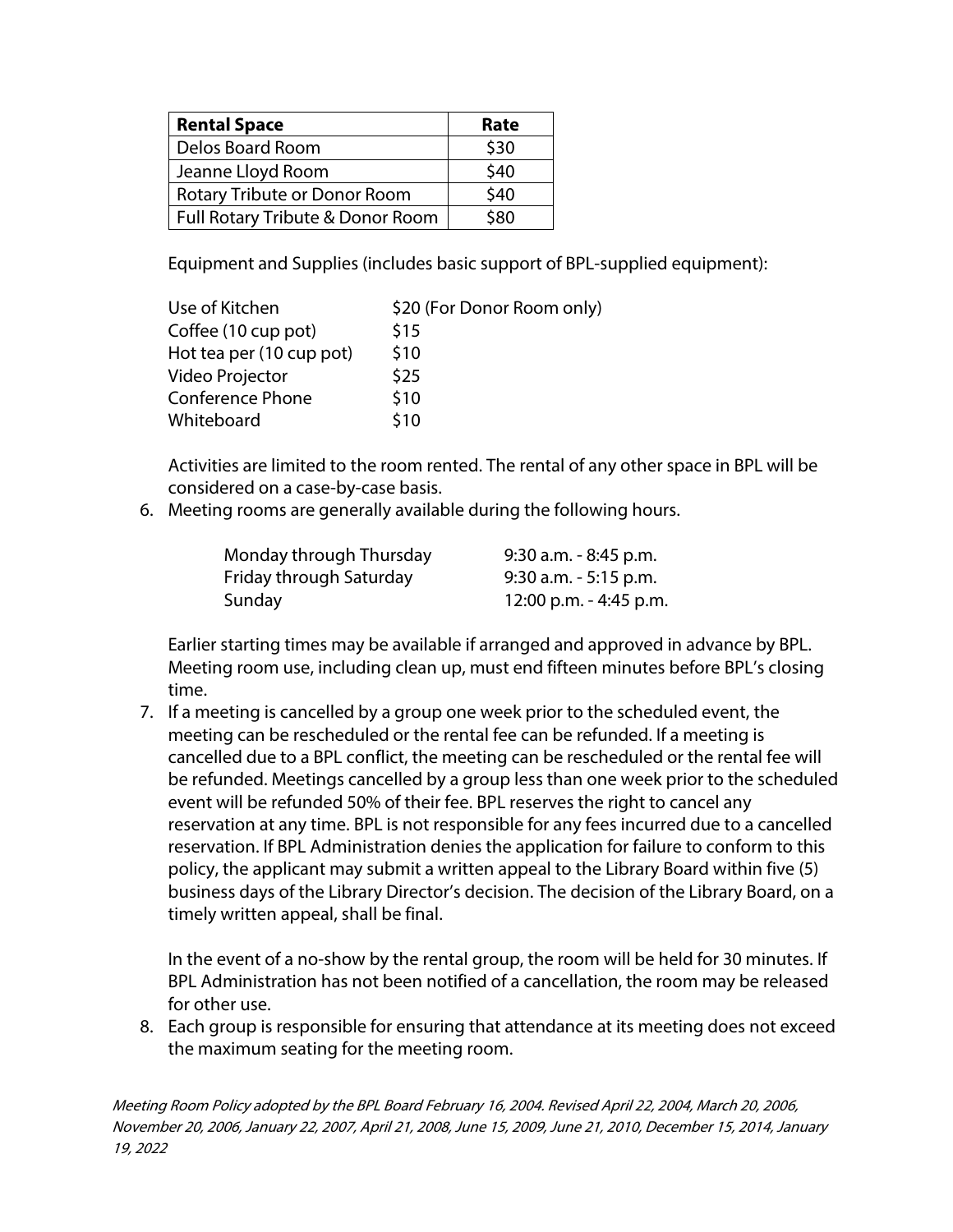### Maximum Room Capacity

|                            | Lecture Set-up | Classroom Set-up | Conference Set-up |
|----------------------------|----------------|------------------|-------------------|
| Delos Board Room           | N/A            | N/A              |                   |
| Jeanne Lloyd               |                | 20               | 20                |
| Room                       | 40             |                  |                   |
| Rotary Tribute or          | 35             | 20               | 20                |
| Donor Room                 |                |                  |                   |
| <b>Full Rotary Tribute</b> | 100            | 48               |                   |
| & Donor Room               |                |                  | 40                |

- 9. Reservations for meetings will be accepted up to six months in advance. BPL Administration reserves the right to limit the frequency of use of its meeting rooms, to cancel reservations, and to review any or all applications before granting approval.
- 10. Banners, literature, photographs, or signage may not be placed anywhere in BPL without the permission of BPL administration. Tape cannot be applied to walls.
- 11. Fundraising activities by non-profit groups must receive prior approval from the Library Director or the Director's designee.
- 12. Groups cannot charge an admission or registration fee and cannot sell goods or services. Non-profit groups may charge cost recovery fees for their event.
- 13. Refreshments may be served although alcoholic beverages are not permitted. Coffee and/or tea can be provided by BPL for a fee (see schedule). Any group who has a meal catered or who brings in refreshments should place all trash in a proper trash receptacle before leaving the building.
- 14. BPL is a smoke-free, flame-free building. Candles, electronic cigarettes, and sterno warmers cannot be used.
- 15. Political organizations may use the meeting rooms provided meetings do not include fundraising. They may include business meetings, issue discussions, and candidate forums.
- 16. Minors may use meeting rooms as long as they can meet all meeting room requirements. The Contract must be signed by an adult, age 21 or older, who must remain present for the duration of the rental.
- 17. Groups using a meeting room shall remove all items from the room and leave the room in the same condition it was prior to the meeting.
- 18. Groups are responsible for any and all damage caused by meeting attendees or others associated with the meeting. Damages will be determined by the Library Director or the Director's designee. The person or organization will receive a notice of the assessment including itemized damages within 14 days. The signee of the Meeting Room Contract is responsible for facilitating remittance for damages.
- 19. Any outstanding fees must be paid before additional reservations will be accepted.
- 20. A copy of these rules and regulations will be provided to all persons who rent one of the meeting rooms. Violation of this policy and the guidelines will result in the future inability to rent rooms.

Meeting Room Policy adopted by the BPL Board February 16, 2004. Revised April 22, 2004, March 20, 2006, November 20, 2006, January 22, 2007, April 21, 2008, June 15, 2009, June 21, 2010, December 15, 2014, January 19, 2022